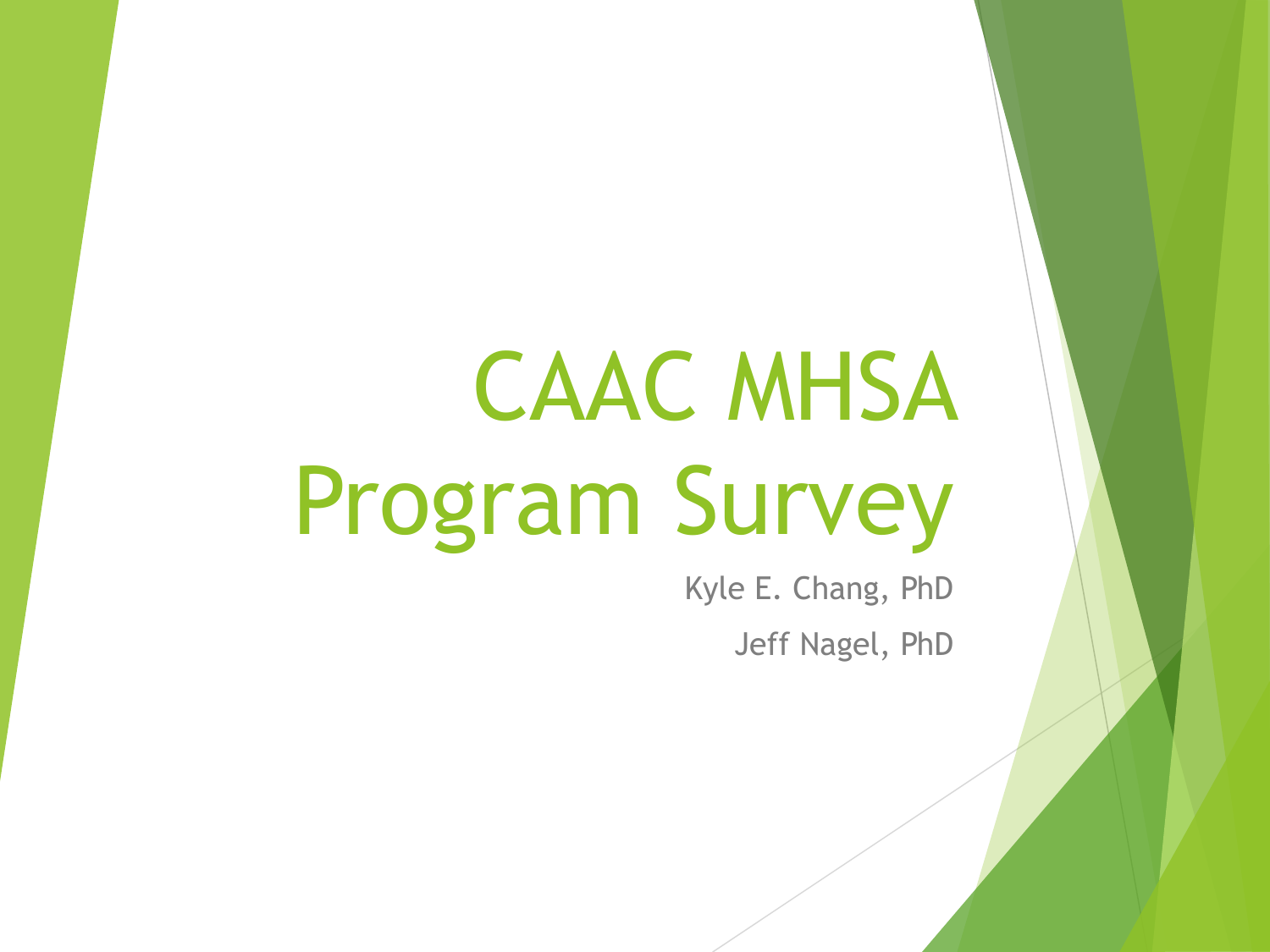# Summary

Consumer Action Advisory Committee (CAAC) members met with Health Care Agency (HCA) providers to evaluate Mental Health Services Act (MHSA) programs. Through a structured interview and with the aid of a short survey tool, CAAC members evaluated each program's fidelity to the 5 MHSA standards.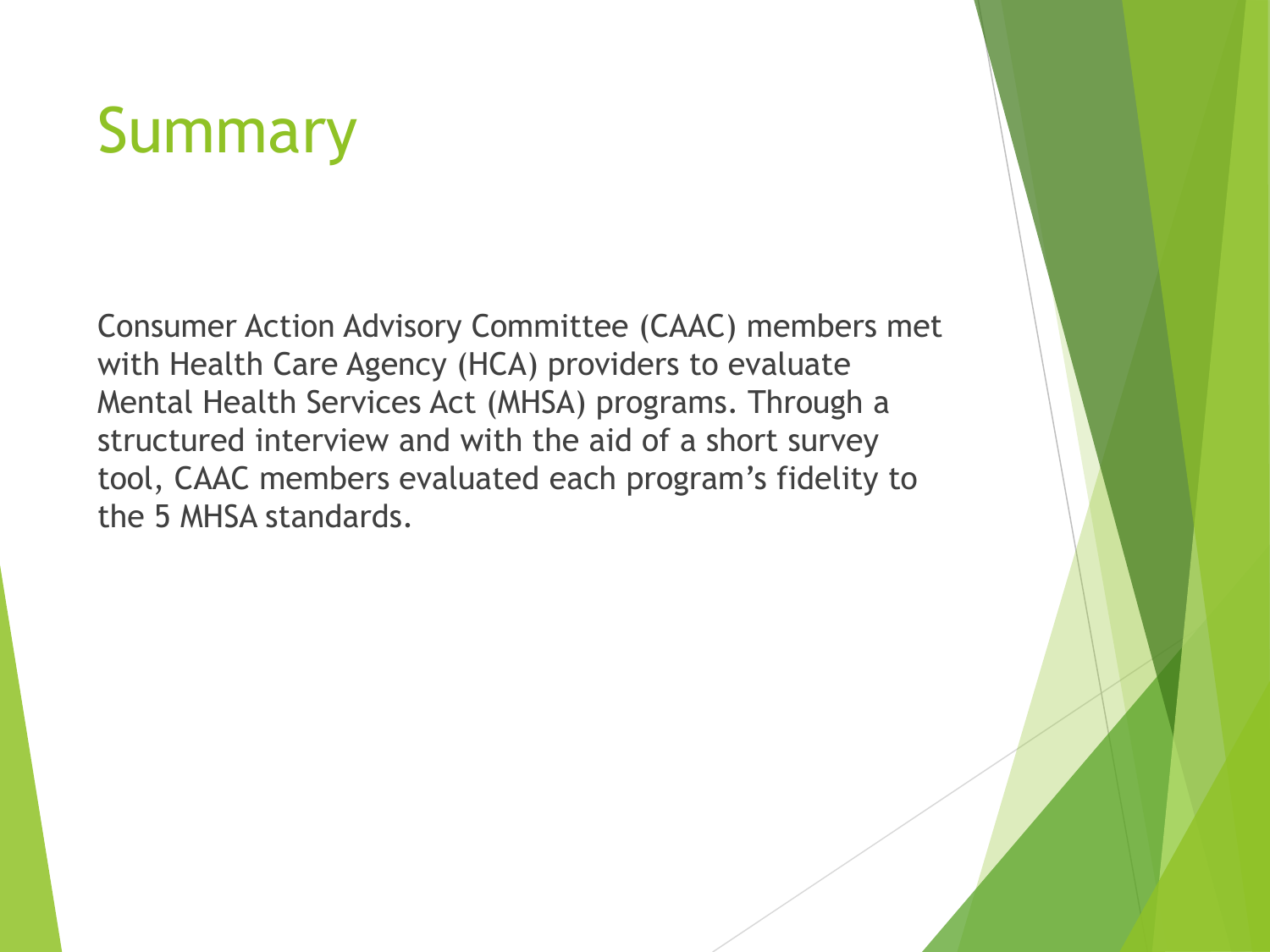#### Mental Health Services Act Regulat

*"The County shall adopt the following standards in planning, implementing, and evaluating the programs and/or services provided with Mental Health Services Act (MHSA) funds. The planning, implementation and evaluation process includes, but is not limited to, the Community Program Planning Process…and the manner in which the County delivers services and evaluates service delivery."* 

California Code of Regulations; Title 9. Rehabilitative and Development Services; Division 1. Department of Mental Health; Chapter 14. Mental Health Services Act; Section 3320. General Standards.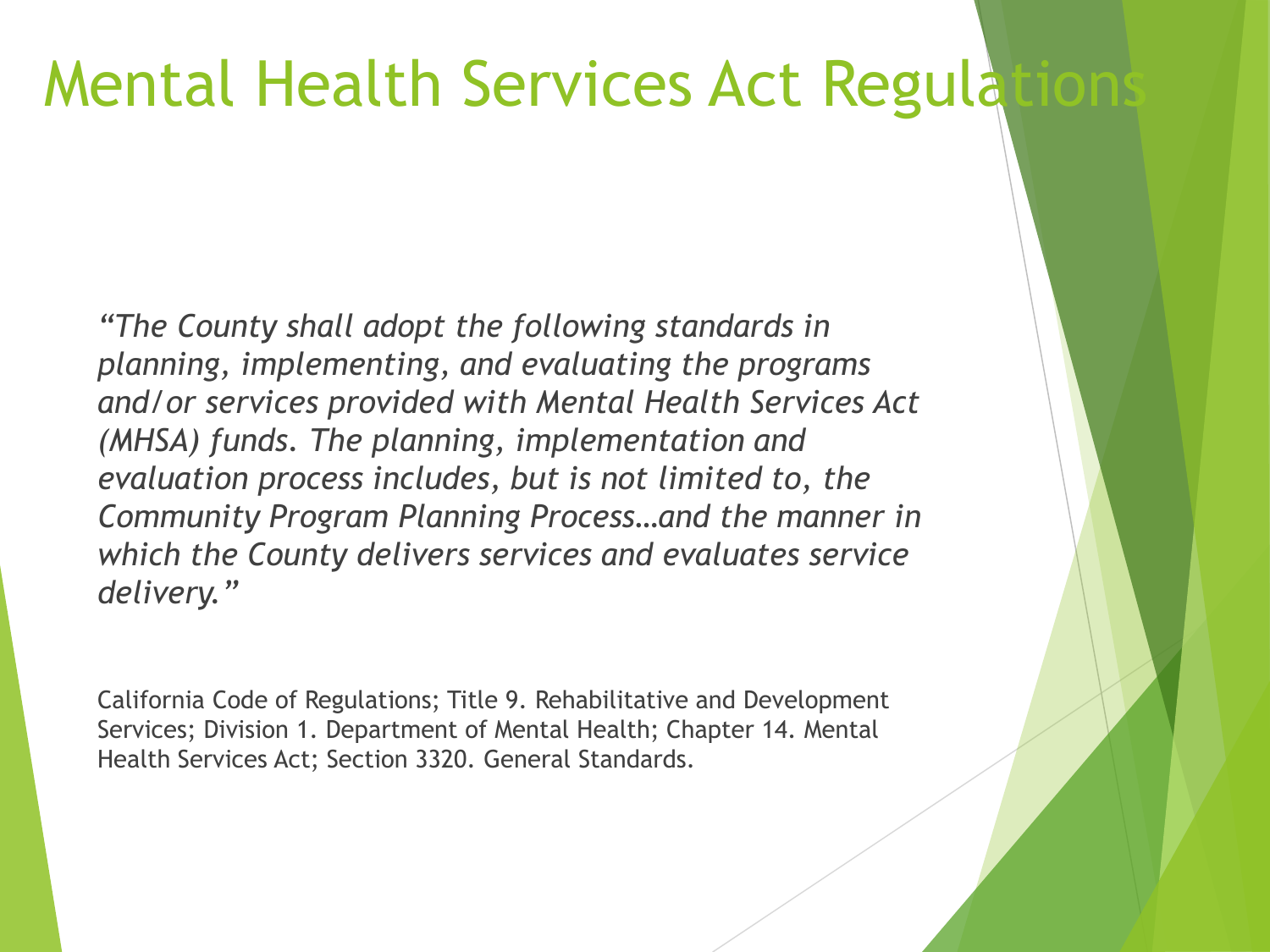#### MHSA Standards

MHSA is based on 5 standards:

- Community Collaboration
- Cultural Competence
- Client/Family Driven Services
- Wellness focused
- Integrated service experience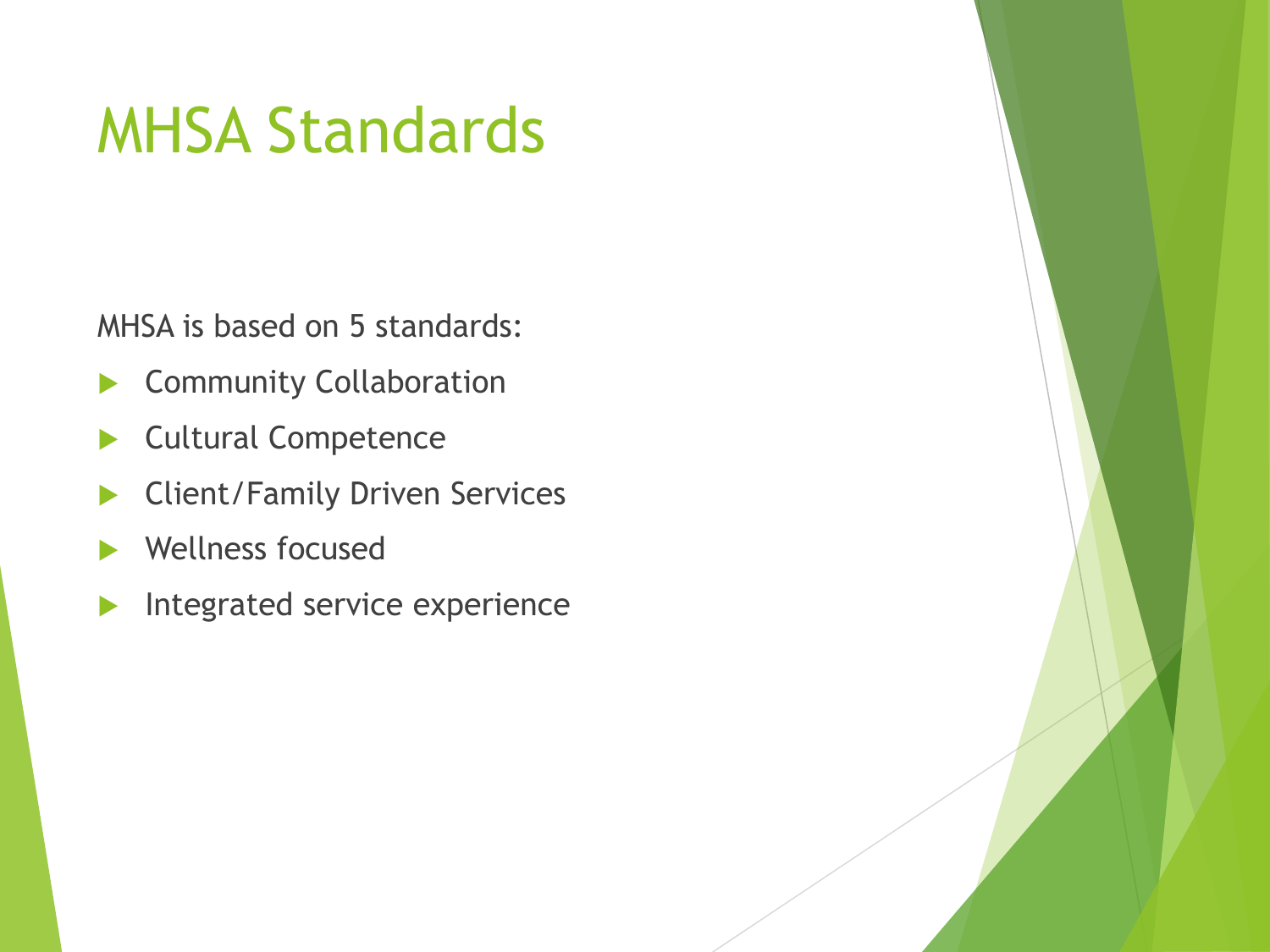#### Community Collaboration

 $\triangleright$  Community collaboration refers to the process by which various stakeholders including groups of individuals or families, citizens, agencies, organizations, and businesses work together to share information and resources in order to accomplish a shared vision.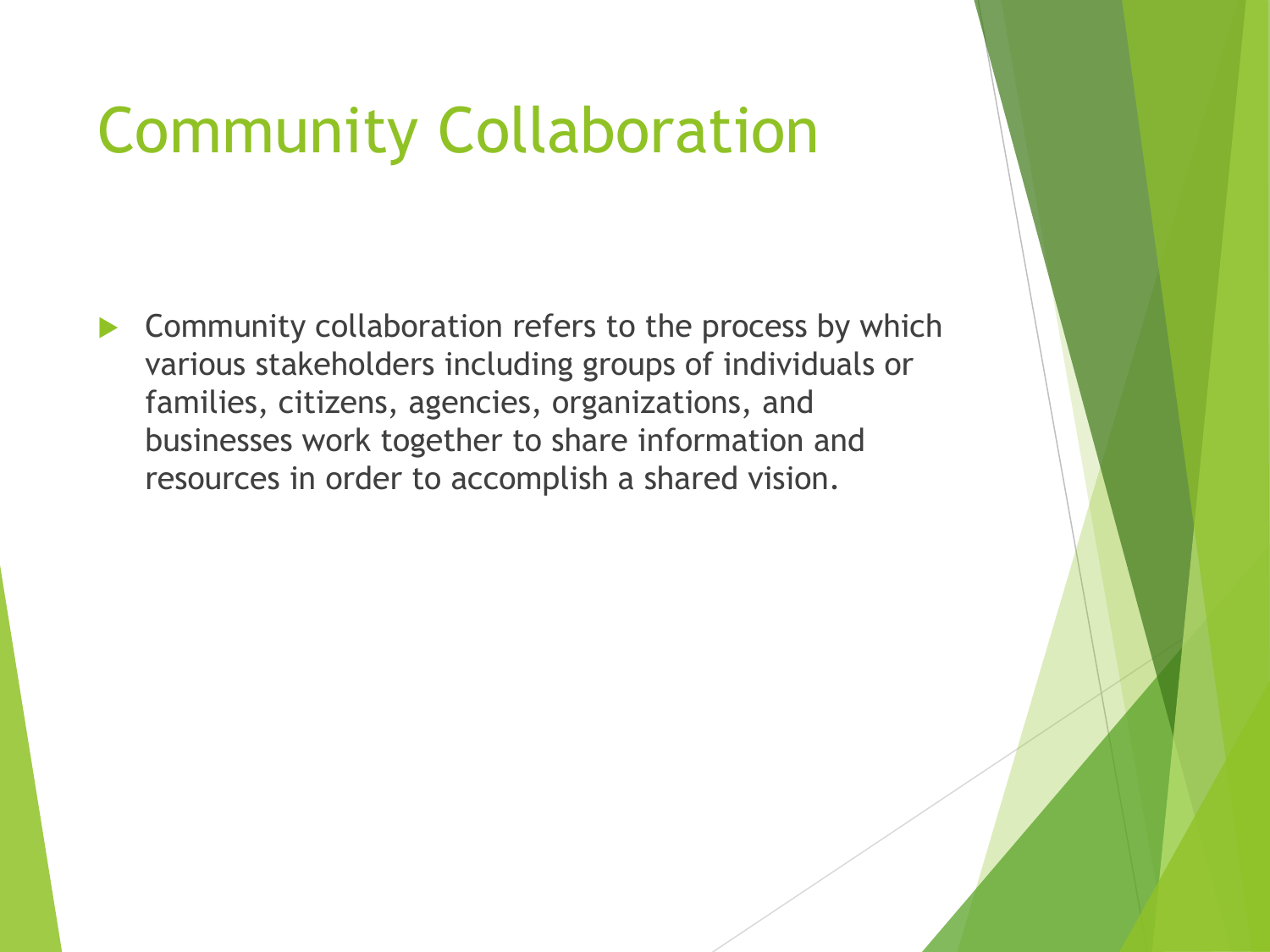# Cultural Competence

 Culturally competent programs and services are viewed as a way to enhance the ability of the whole system to incorporate the languages and cultures of its clients.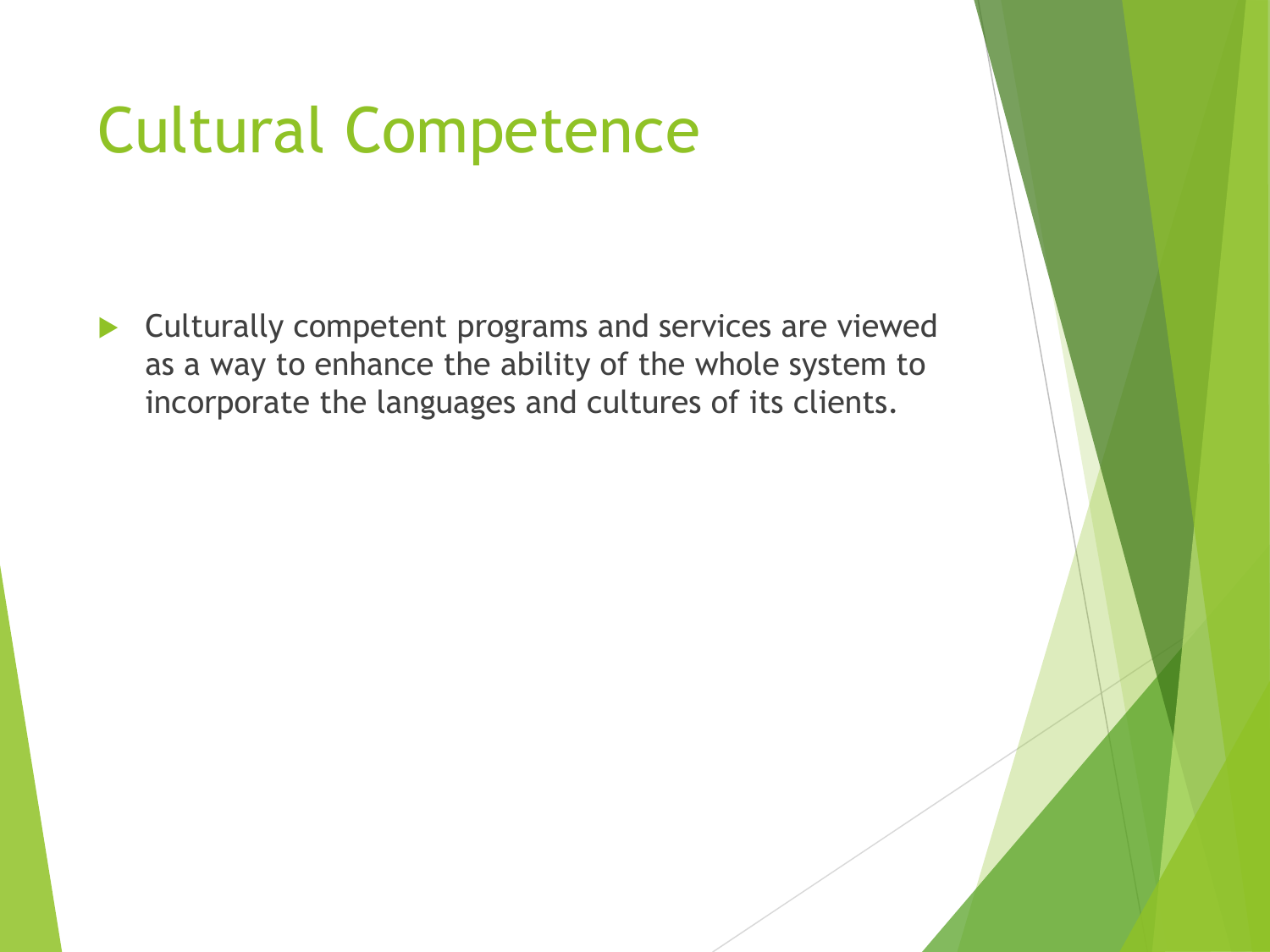# Client Family Driven Services

- Adult clients and families of children and youth identify their needs and preferences which lead to the services and supports that will be most effective for them.
- Adult services are client-centered and child and youth services are family driven; with providers working in full partnership with the clients and families they serve to develop individualized, comprehensive service plans.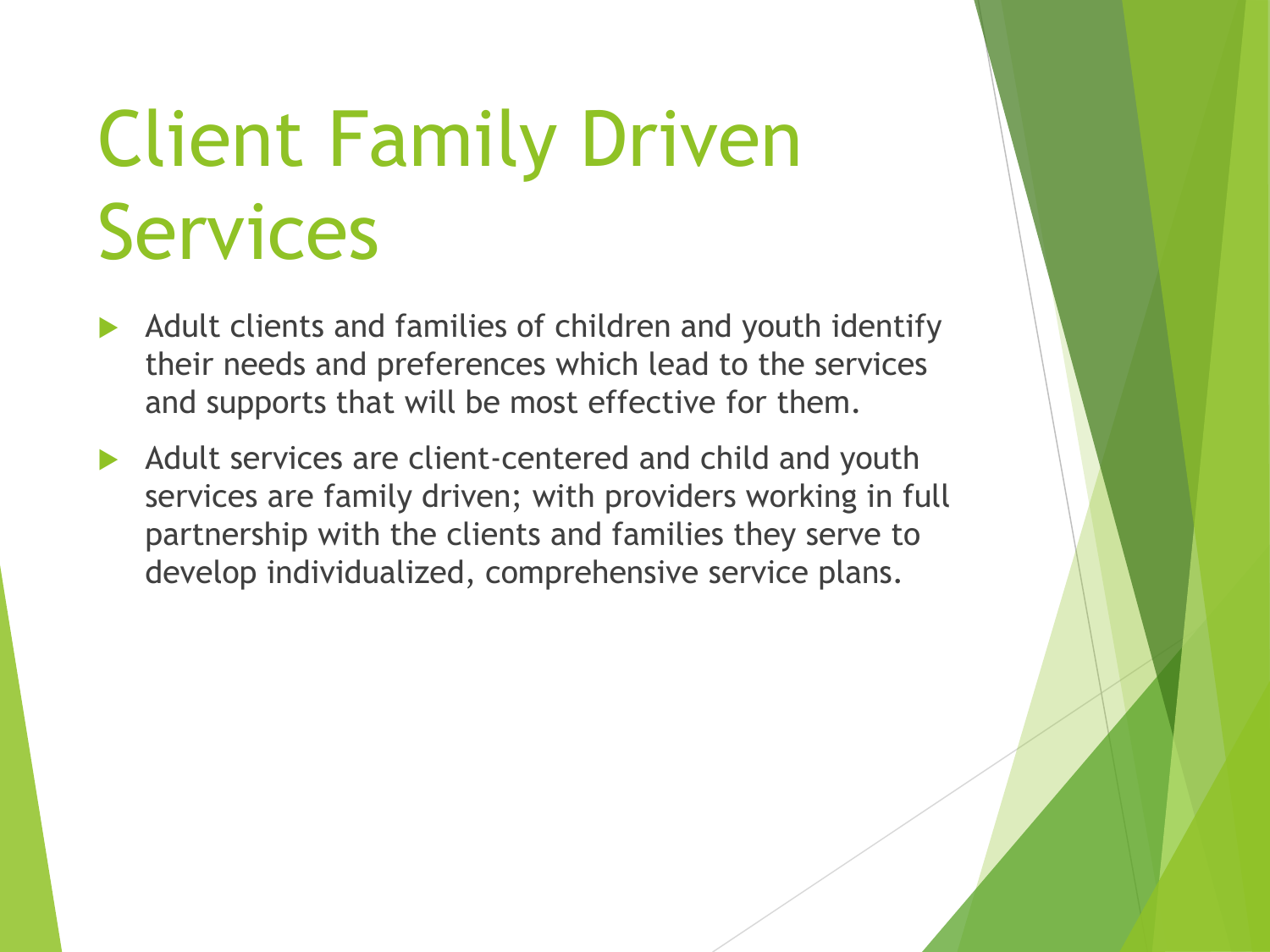# Wellness Focused – Recovery and Resilience

- **Recovery** refers to the process in which people who are diagnosed with a mental illness are able to live, work, learn, and participate fully in their communities.
- **Resilience** refers to the personal qualities of optimism and hope, and the personal traits of good problem solving skills that lead individuals to live, work and learn with a sense of mastery and competence.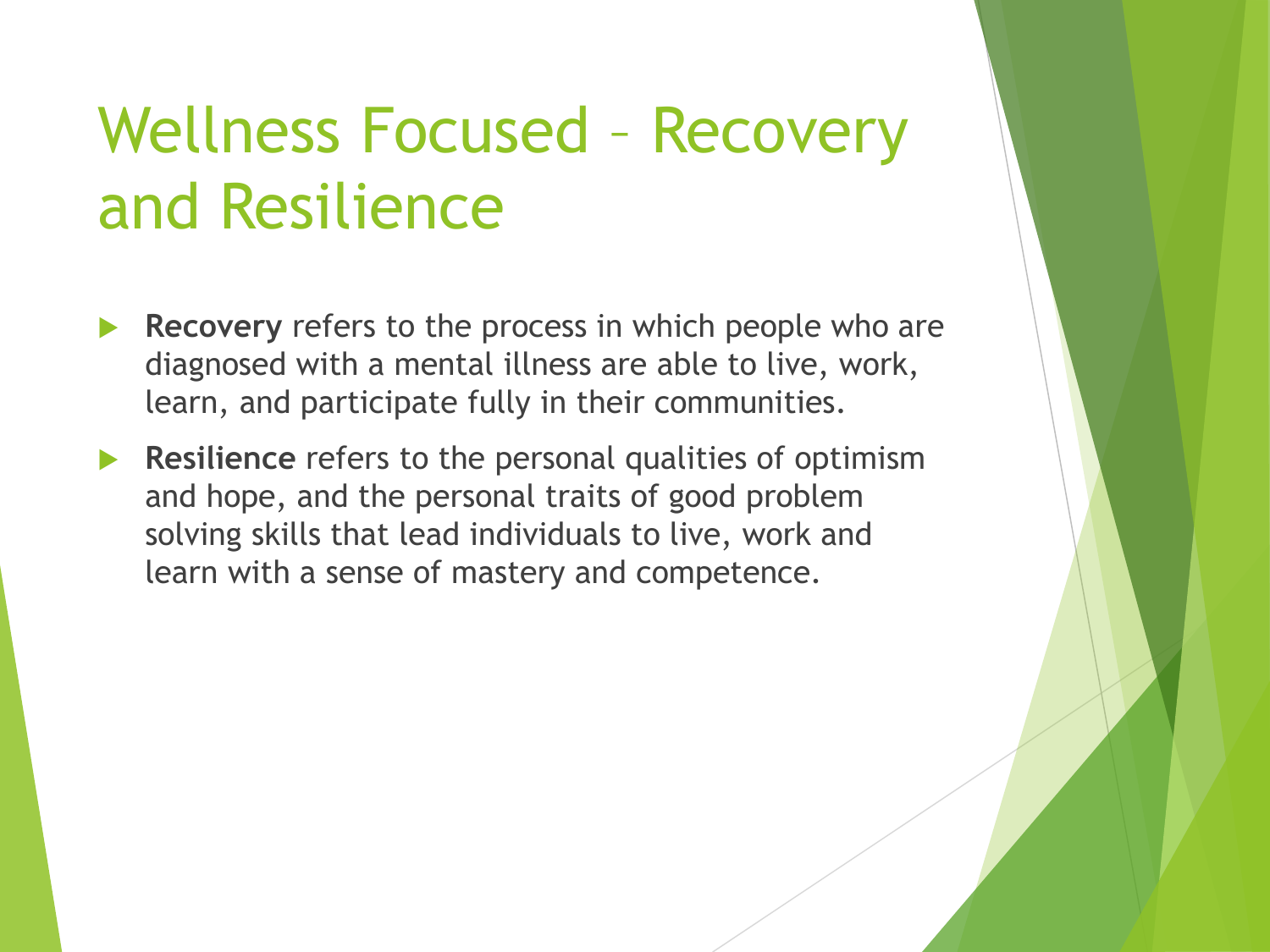#### Integrated Service Experience

 Services are "seamless" to clients and that clients do not have to negotiate multiple agencies and funding sources to get critical needs met and to move towards recovery and develop resiliency. Services are delivered, or at a minimum, coordinated through a single agency or a system of care.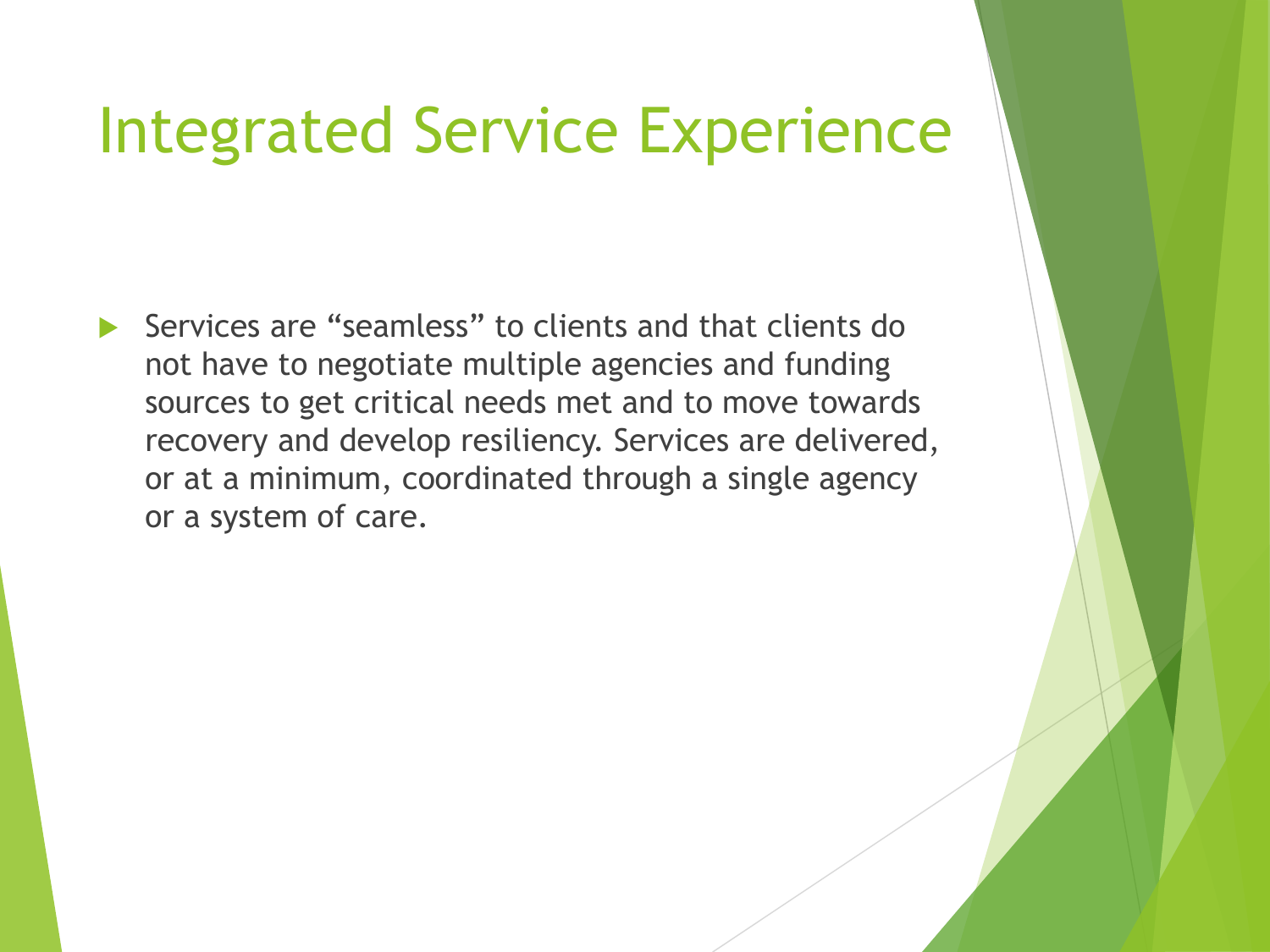# Purpose of Survey

- Provides a method to determine from the consumer perspective whether Orange County is implementing MHSA programs in alignment with the five standards
	- $\blacktriangleright$  Provides feedback mechanism for HCA management regarding fidelity to MHSA standards
	- Inform steering committee about the implementation of MHSA programs
- Engage and empower the consumer and family member voice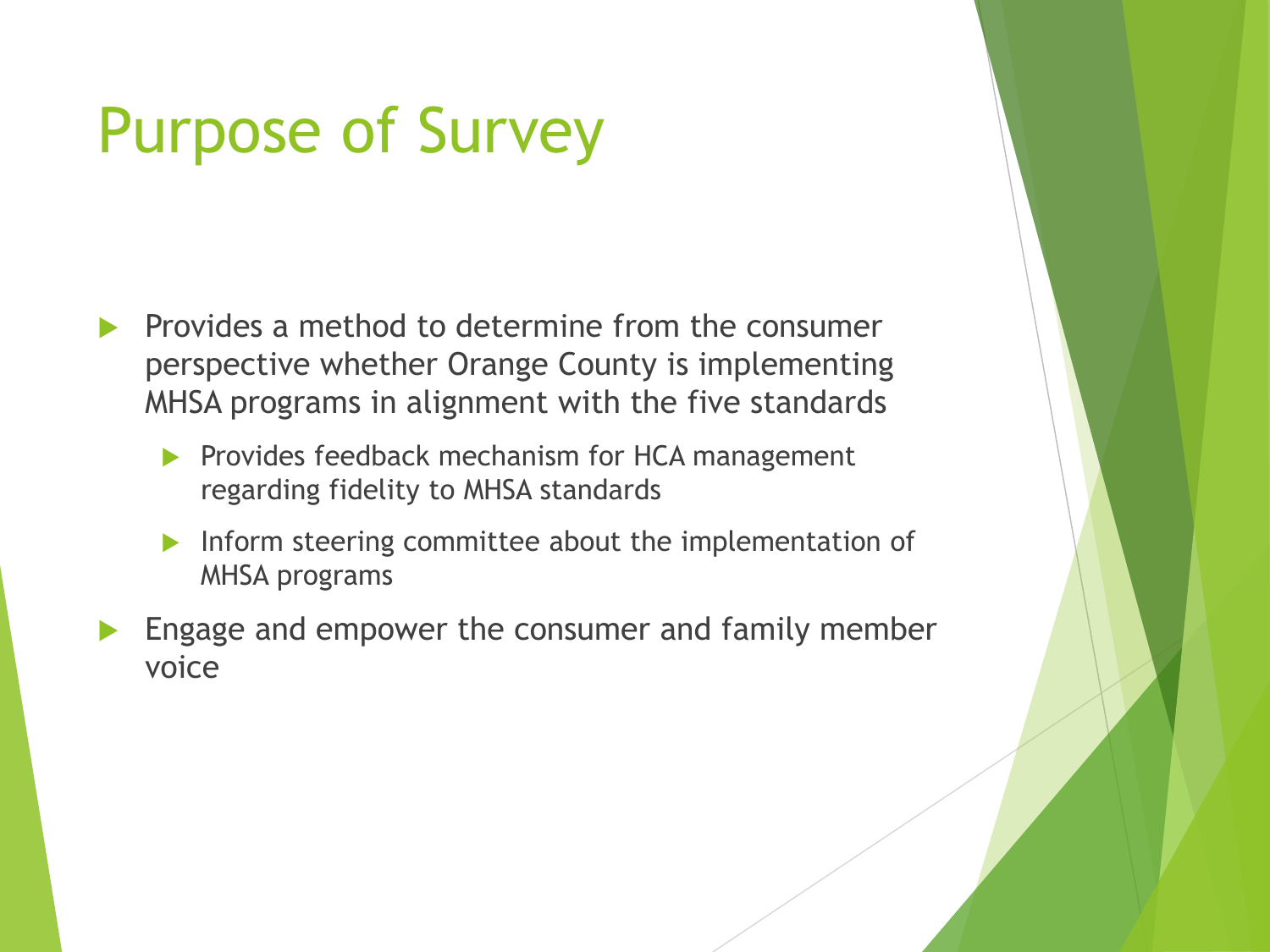#### Why CAAC Members?

- CAAC is an existing MHSA committee of consumers and family members
- ▶ CAAC members bring a unique perspective as a consumer with lived experience and actively incorporates that voice into the stakeholder planning process
- Serves as educational tool:
	- Lets providers know about CAAC and its role in the community
	- ▶ CAAC members learn about the services provided by a provider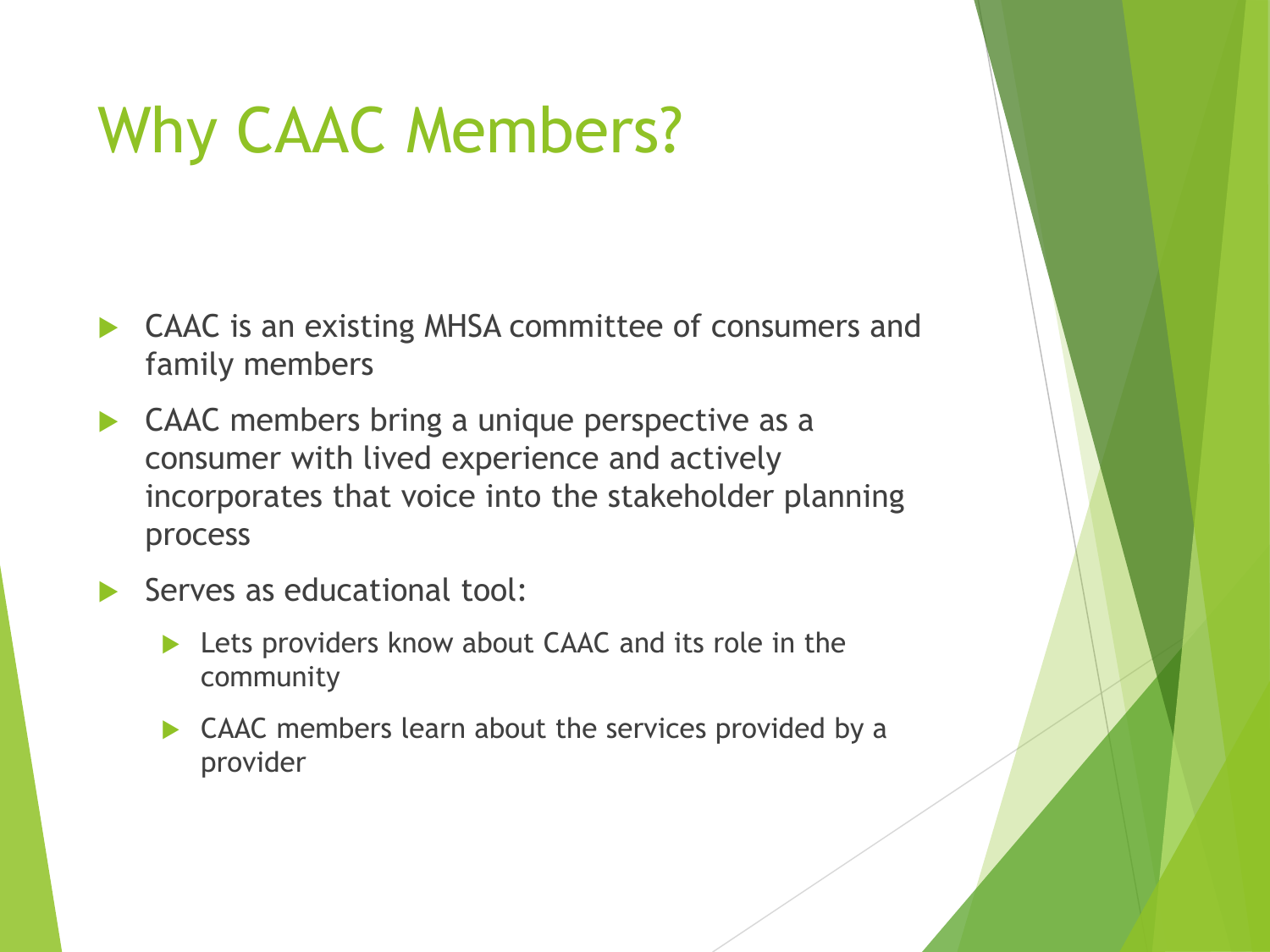#### Methods

- CAAC advocates interview providers
- Providers are given the survey questions ahead of time to prepare for the interview
- MHSA staff coordinate interview time and location
- CAAC interviewers visit the provider site
	- $\blacktriangleright$  Short tour of facilities
	- Interview with director
- Providers are graded on a 1 to 5 scale on each element and are also given a summary score
- Interviewers present findings during CAAC meetings
- Individual site visits will be summarized into aggregate data for an annual report, which will be presented to the steering committee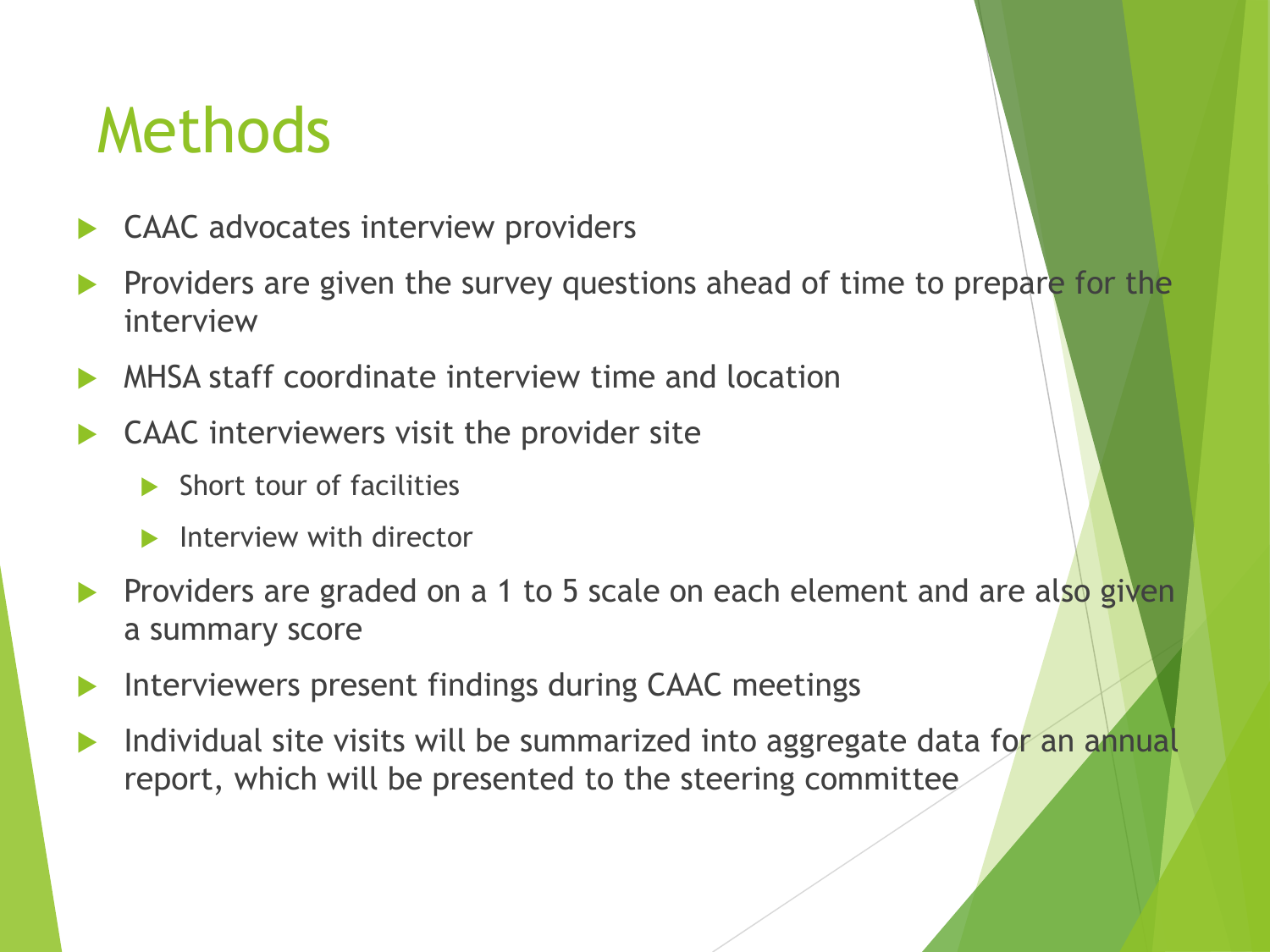# Survey Tool

- Survey was created with the help of CAAC members and MHSA staff
- Based on the values of the 5 MHSA standards
- 20-30 minutes to administer
- 1-3 questions on each of the standards, plus a summary score of the program
- Easy to score
- Scoring sheet attached for quick reference
	- **Minimizes need for retraining**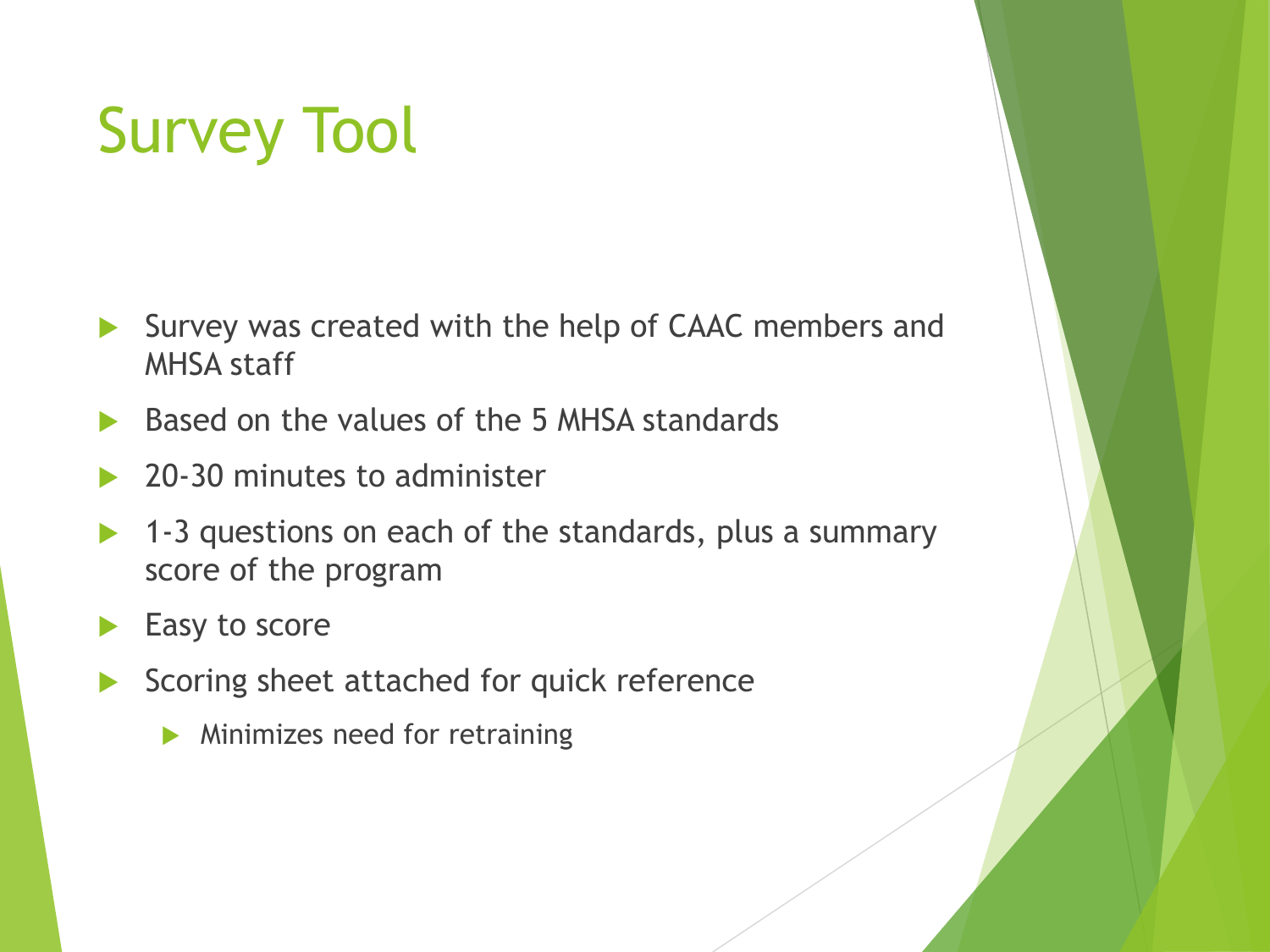# **Survey: Community Collaboration**

Survey Questions:

- 1. How does your program demonstrate community collaboration?
- 2. What programs do clients go to when they leave your program?
- 3. Do clients interact with other community programs while engaged in your program?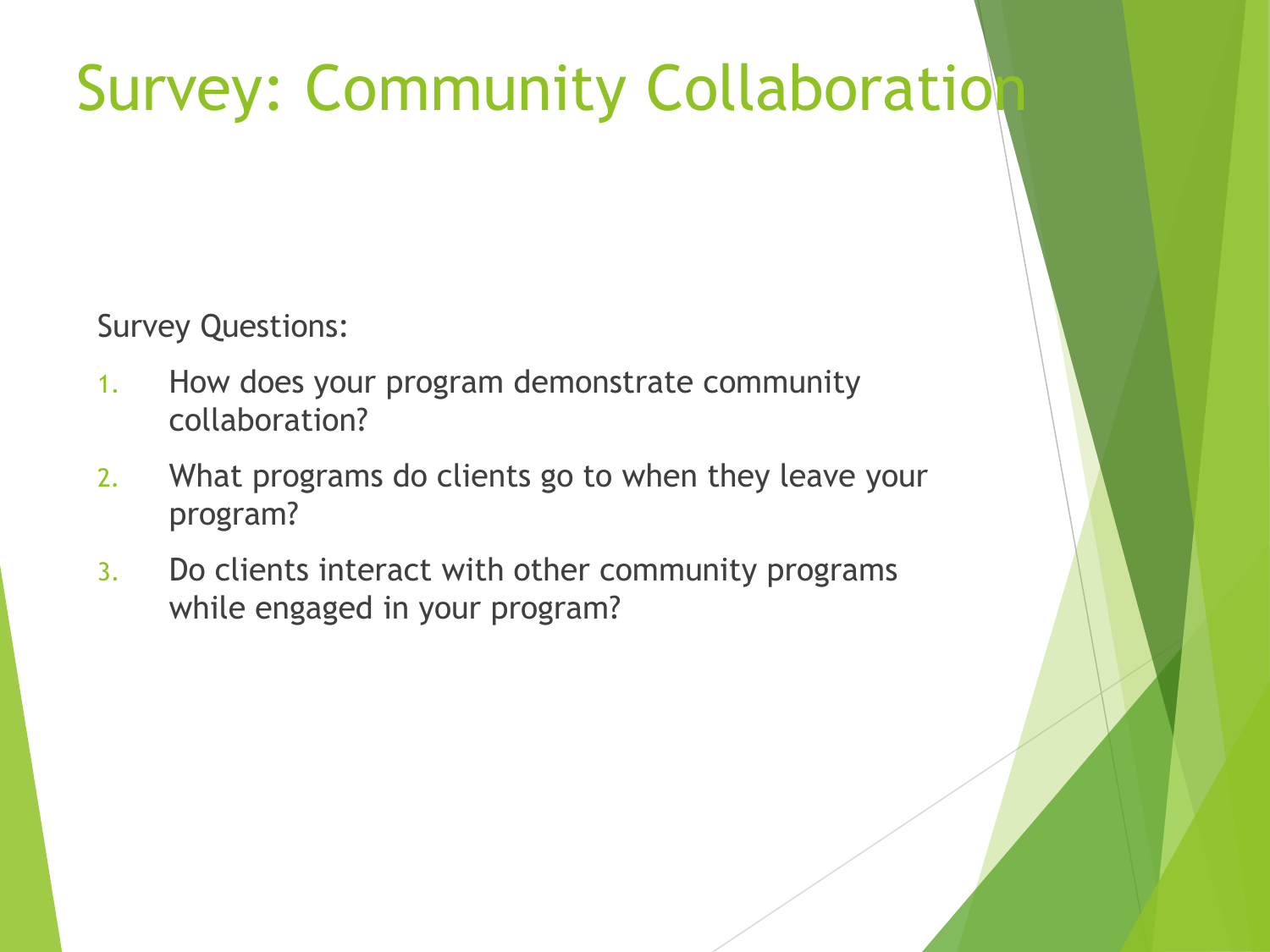# Survey: Community scoring System: Collaboration

- 5 Provider was very knowledgeable about other services in the community (e.g., agencies, organizations, and business) and demonstrates collaboration with these services. Provider actively seeks connections with a variety of local groups through outreach and through community functions. Provider was able to give several examples of when they referred a consumer to a local community group. The referral was appropriate for the client and the situation (e.g., LGBTQ groups, cultural groups, religious organizations).
- 4 Provider was knowledgeable about services in the community and demonstrates collaboration with these services. They were able to give at least one example of when they referred a consumer to a local community group.
- 3 Provider was knowledgeable about services in the community, but does not demonstrate any collaboration with these services.
- 2 Provider failed to demonstrate how they work with other services in the community.
- 1 No interest in community collaboration.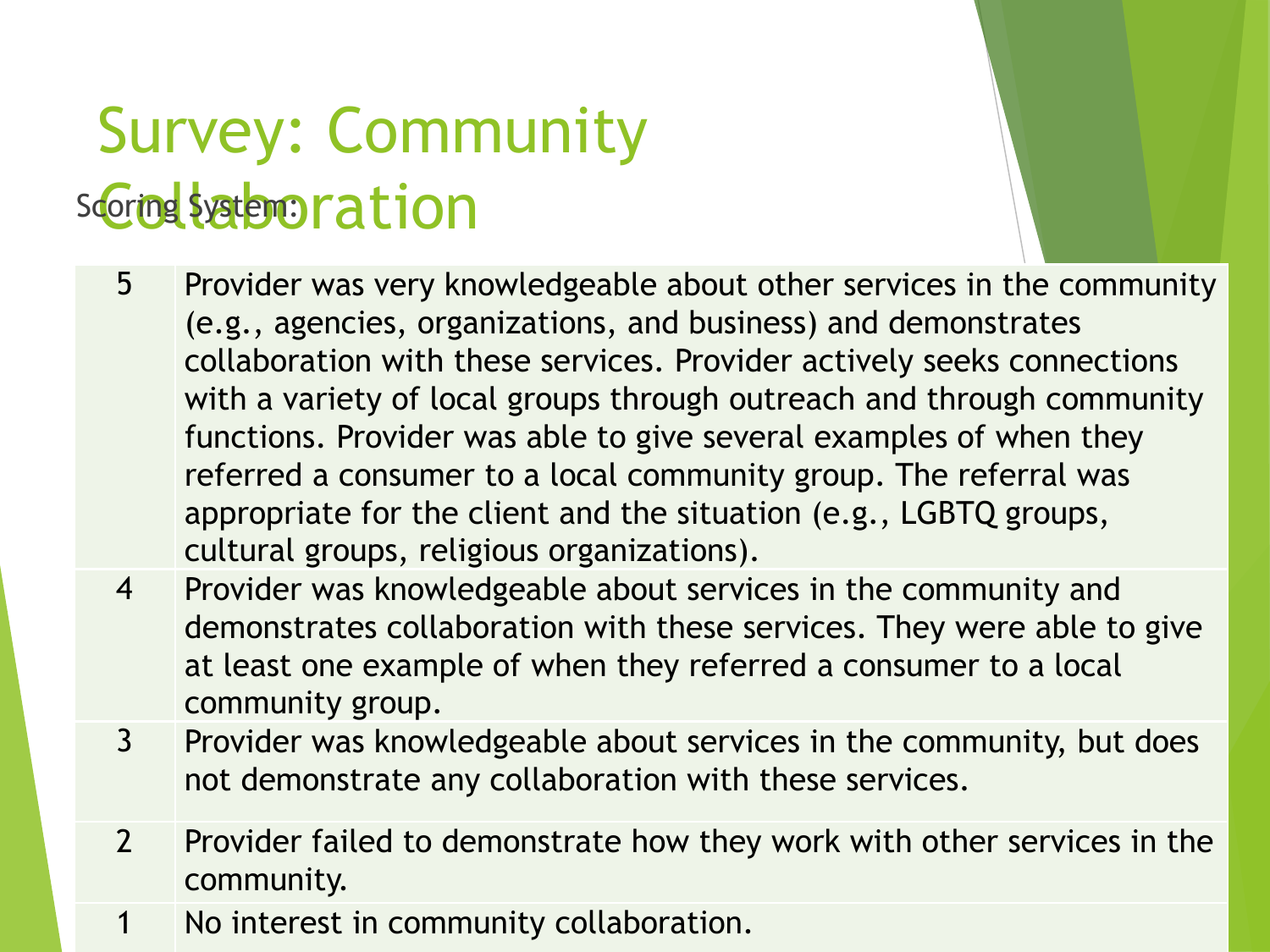#### Results

- ▶ 16 programs evaluated (through Dec 2015)
- Numbers from each functional area
	- ▶ 1 PEI programs
	- ▶ 5 Children's programs
	- ▶ 9 Adult Programs
	- $\blacktriangleright$  1 WET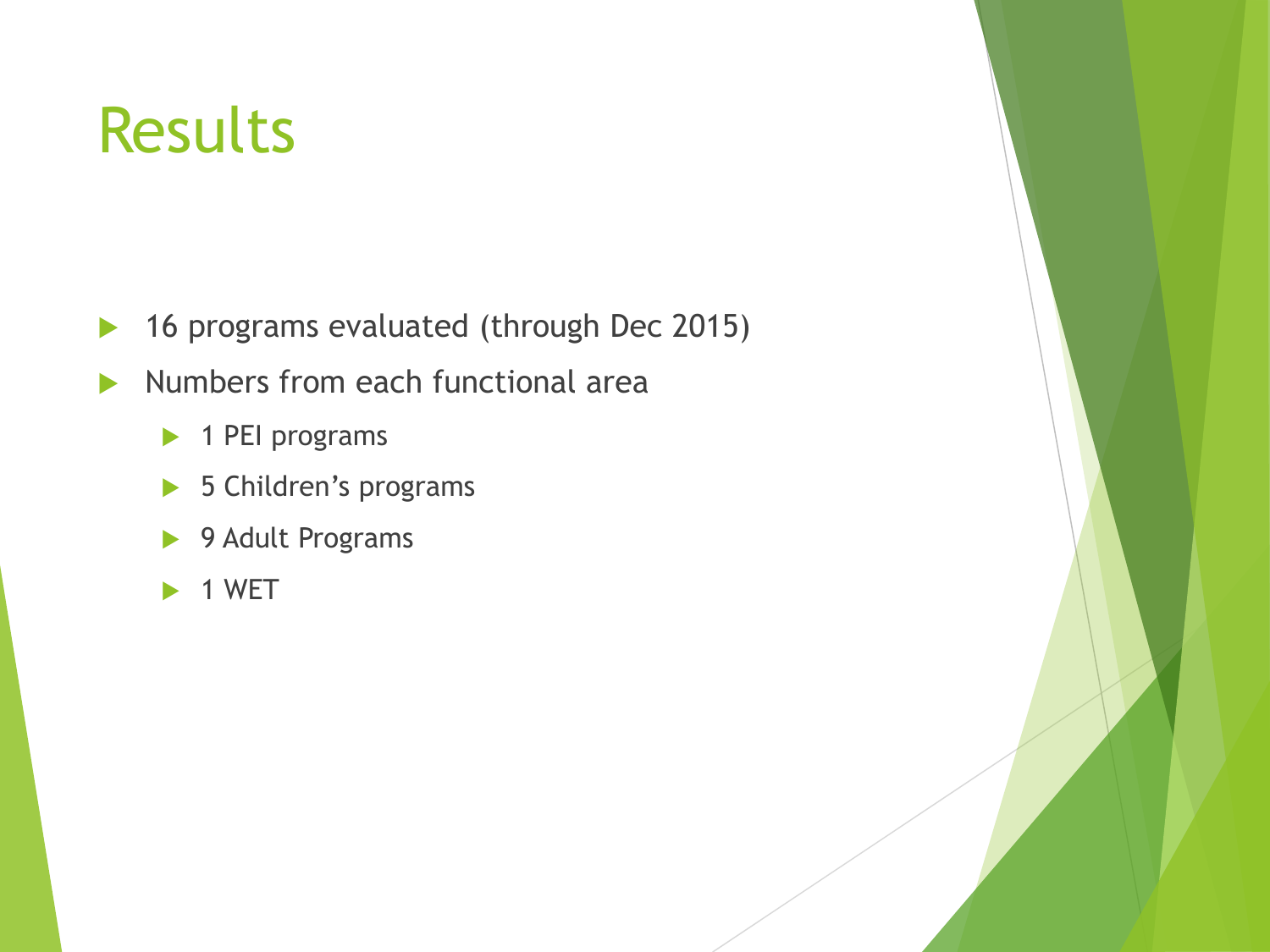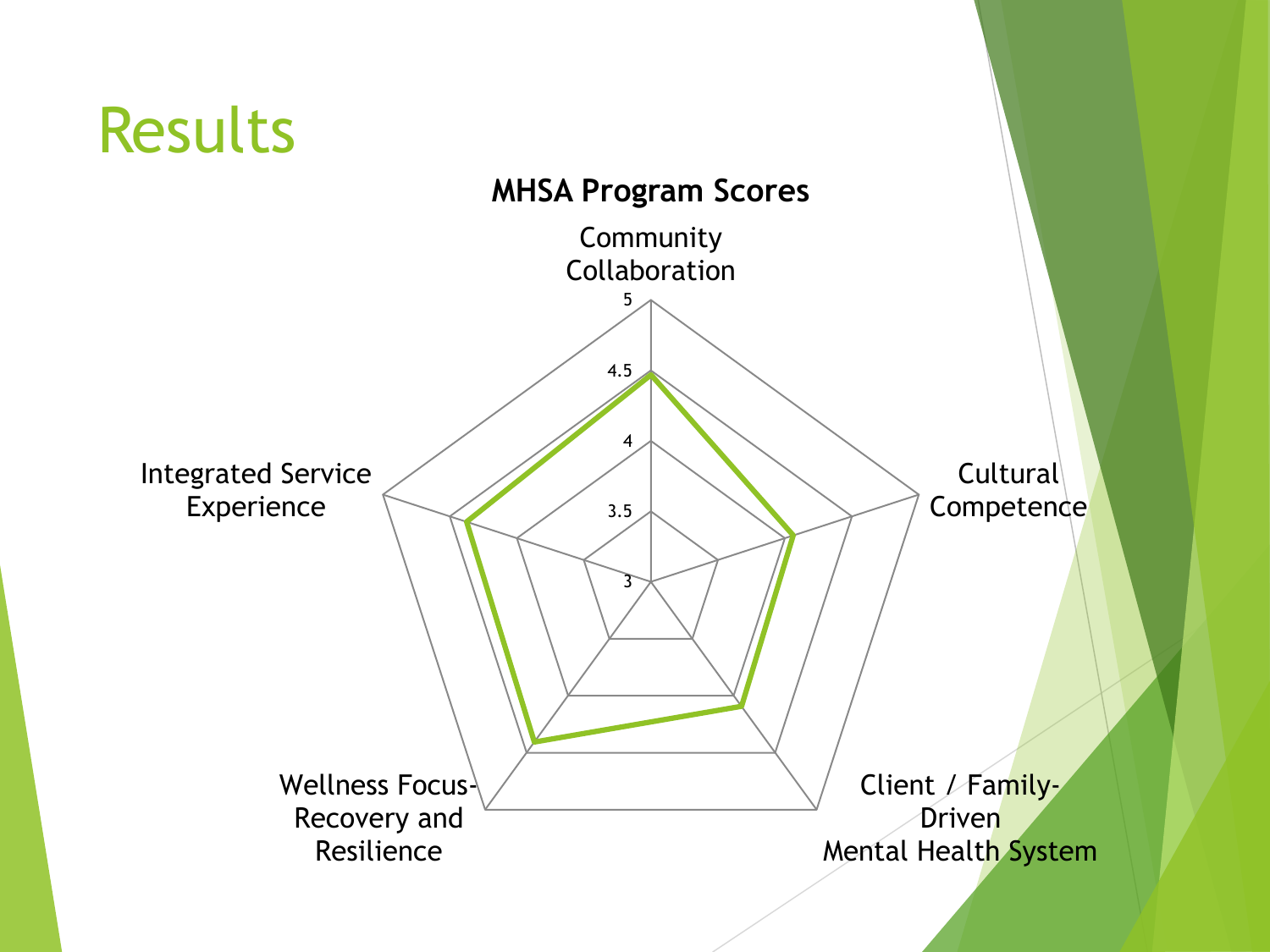#### **Results**

- ▶ What are some things that programs did to receive an excellent score?
	- Cultural Competency
		- ▶ One program had all the threshold languages (English, Spanish, Farsi, Korean available) and several others available
	- Community Collaboration
		- ▶ One program was able to name a dozen other community organizations that they work with
	- **Client Family Driven Services** 
		- Several programs provide their own transportation and daycare services